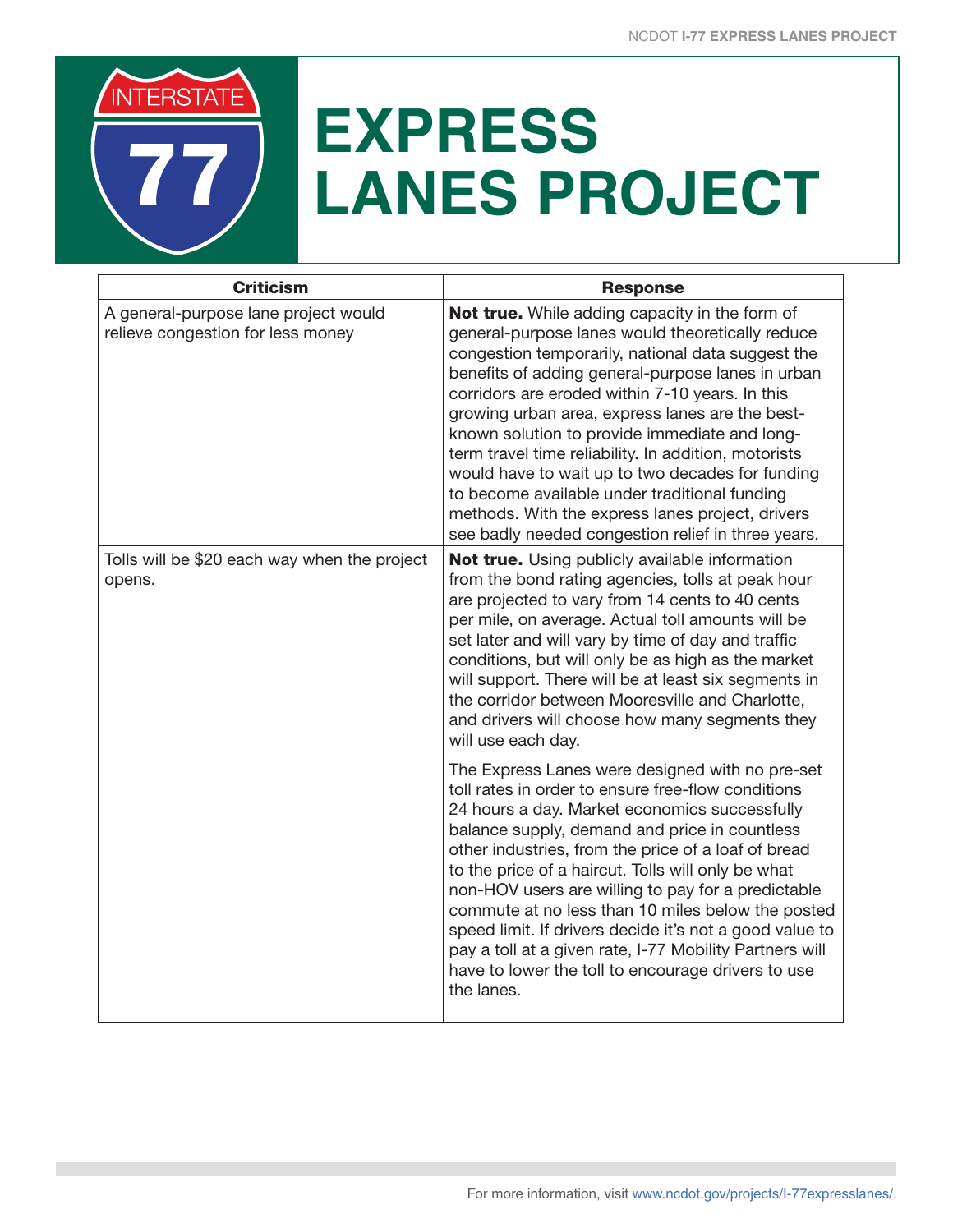| <b>Criticism</b>                                                                                                                                                   | <b>Response</b>                                                                                                                                                                                                                                                                                                                                                                                                                                                                                                                                                                                                                                                                                                                                                                                                                                                                                                                                                                                  |
|--------------------------------------------------------------------------------------------------------------------------------------------------------------------|--------------------------------------------------------------------------------------------------------------------------------------------------------------------------------------------------------------------------------------------------------------------------------------------------------------------------------------------------------------------------------------------------------------------------------------------------------------------------------------------------------------------------------------------------------------------------------------------------------------------------------------------------------------------------------------------------------------------------------------------------------------------------------------------------------------------------------------------------------------------------------------------------------------------------------------------------------------------------------------------------|
| The project is doomed to fail.                                                                                                                                     | Not true. Rigorous review of projected traffic<br>by ratings agencies, bond issuers and lenders<br>establishes reasonable expectation that the project<br>can be sustained. Among the benefits of a public-<br>private partnership (P3), however, is that the risk of<br>failure will be borne by private equity investors and<br>bond-holders, not by the people of North Carolina.                                                                                                                                                                                                                                                                                                                                                                                                                                                                                                                                                                                                             |
| Tractor-trailers won't benefit, since they<br>can't use the lanes                                                                                                  | Not true. The non-tolled lanes will see relief as<br>vehicles choose to move to the express lanes.<br>Other recently completed projects have seen 10<br>mph improvements in average speed in the non-<br>tolled lanes. Additional relief will come as projects<br>across the state offer multiple corridors for through<br>tractor-trailers that use I-77 to get from South<br>Carolina to Virginia.                                                                                                                                                                                                                                                                                                                                                                                                                                                                                                                                                                                             |
| The I-77 Express Lanes project won't be<br>finished until 2020.                                                                                                    | Not true. The Concession Agreement requires that<br>the project be completed and open by Jan. 7, 2019.<br>Failure to comply would cost the developer \$10,000<br>a day. The developer has a history of completing<br>projects ahead of schedule.                                                                                                                                                                                                                                                                                                                                                                                                                                                                                                                                                                                                                                                                                                                                                 |
| The State of North Carolina will be on the<br>hook for a large amount of outstanding debt<br>if the I-77 Express Lanes project does not<br>perform as anticipated. | <b>Not true.</b> Claims that the state would be required<br>to cover a large portion of the outstanding debt in<br>case of a project debt default are absolutely false.<br>In any situation involving developer bankruptcy, the<br>state's liability is zero.                                                                                                                                                                                                                                                                                                                                                                                                                                                                                                                                                                                                                                                                                                                                    |
| The local I-77 economy will lose as much<br>as \$34 million per year, and up to \$13 billion<br>over the lifetime of the contract.                                 | Not true. Express lanes will allow businesses to<br>service more customers and will allow customers<br>to have better access to local business due to<br>the improved traffic conditions in the corridor.<br>Ultimately, users of the express lanes will only be<br>willing to pay a certain toll if they are getting a net<br>benefit from that trip therefore the net economic<br>effect for the region will be positive as the benefits<br>will outweigh the costs. In addition the region<br>will receive an immediate benefit from an initial<br>investment of over \$600 million and over the years<br>a part of the toll proceeds will be used for the<br>maintenance and upkeep of the corridor, therefore<br>reinvested in the local economy. The Lake Norman<br>area of I-77 handles 93,000 vehicles per day on<br>average. A Charlotte-area commuter spends an<br>average of 40 hours per year stuck in congestion.<br>That is 3.72 million hours per year lost idling in<br>traffic. |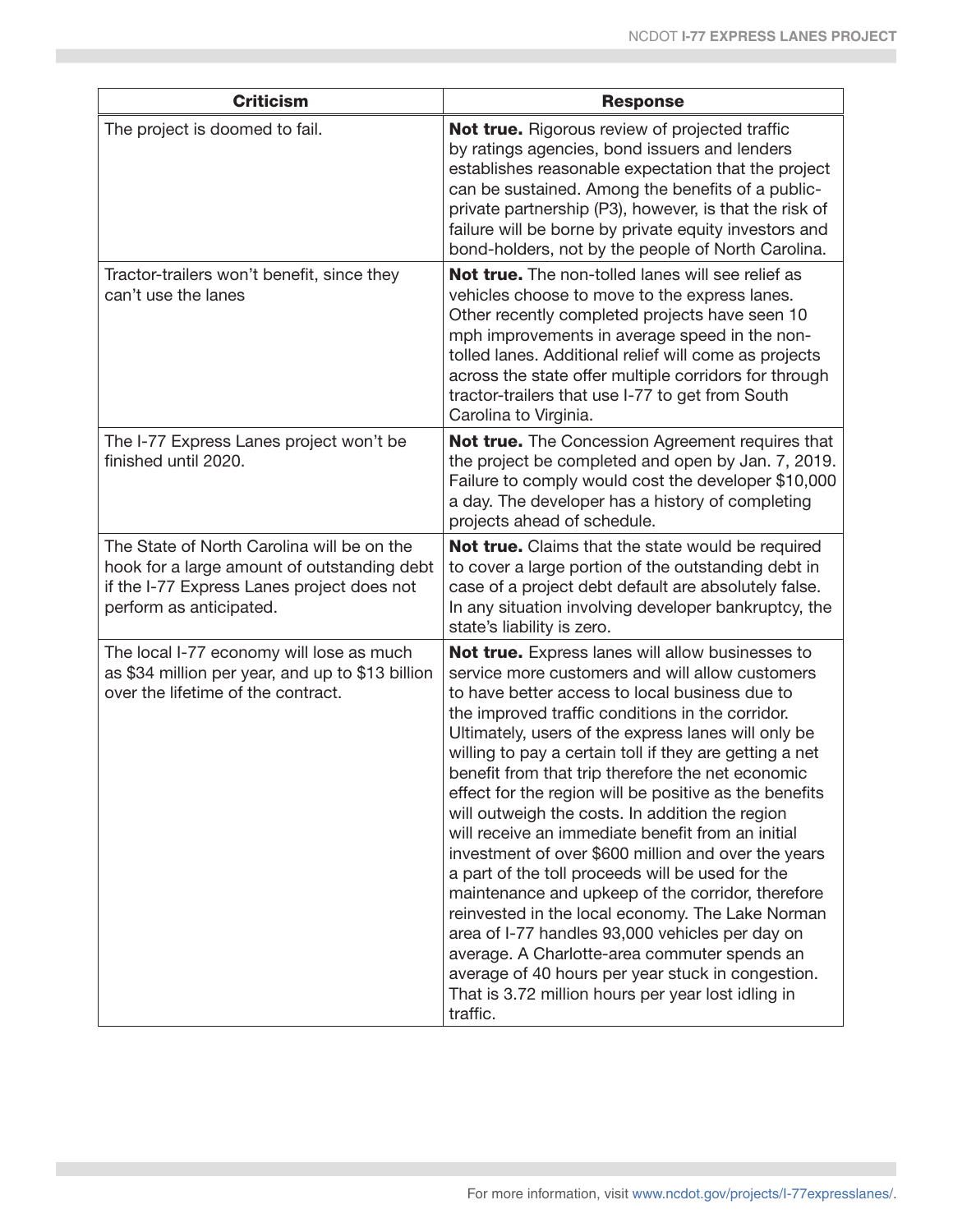| <b>Criticism</b>                                                                                         | <b>Response</b>                                                                                                                                                                                                                                                                                                                                                                                                                                                                                                                                                                                                                                                                                                                                                                                                                                                                                                                           |
|----------------------------------------------------------------------------------------------------------|-------------------------------------------------------------------------------------------------------------------------------------------------------------------------------------------------------------------------------------------------------------------------------------------------------------------------------------------------------------------------------------------------------------------------------------------------------------------------------------------------------------------------------------------------------------------------------------------------------------------------------------------------------------------------------------------------------------------------------------------------------------------------------------------------------------------------------------------------------------------------------------------------------------------------------------------|
| Tolls will be prohibitively expensive for the<br>majority of drivers.                                    | Not true. Every driver will be able to choose<br>the length of his or her trip in the express lanes,.<br>Tolls will vary per segment, depending on travel<br>conditions and the time of day. During periods<br>when fewer people choose to use the express<br>lanes, rates will be lower. By providing motorists<br>with a choice, the express lanes project can serve a<br>variety of users on the I-77 corridor.                                                                                                                                                                                                                                                                                                                                                                                                                                                                                                                        |
| Toll lanes are not designed to reduce<br>congestion, but instead guarantee it.                           | Not true. Express lanes are required by federal<br>law to operate at a minimum free-flow speed. Every<br>motorist who chooses to use the express lanes<br>frees up space in the general-purpose lanes. In this<br>growing urban area, express lanes are the best-<br>known solution to provide immediate and long-term<br>travel time reliability.                                                                                                                                                                                                                                                                                                                                                                                                                                                                                                                                                                                        |
|                                                                                                          | To recuperate its investment, the operator has a<br>very strong incentive to encourage the use of the<br>express lanes by setting reasonable rates which,<br>at the same time, will have the greatest impact in<br>reducing congestion on the general-purpose lanes.                                                                                                                                                                                                                                                                                                                                                                                                                                                                                                                                                                                                                                                                      |
| Toll lanes will create separate and unequal<br>public roads.                                             | Not true. Data from other states with similar<br>express lanes projects show that people of all<br>income levels use the lanes to provide a reliable<br>travel time. In addition, transit users and carpoolers<br>can use the express lanes free of charge and<br>receive the benefit of travel time reliability. Everyone<br>values their time, and the express lanes project<br>creates an option for how people travel along the<br>I-77 corridor.                                                                                                                                                                                                                                                                                                                                                                                                                                                                                     |
| Foreign profiteers, corporations and state<br>politics are influencing local transportation<br>policies. | Not true. Local transportation planners began<br>evaluating express lanes in 2007 through the<br>Fast Lanes study. Four strong teams responded<br>to the requalification process to build this<br>locally developed project. Only Cintra, a global<br>infrastructure company, and its partners submitted<br>a bid that met NCDOT's requirements. Throughout<br>the process of finalizing the I-77 Express Lanes<br>project, NCDOT conducted more than 40 meetings<br>with mayors, town and city leaders, officials and<br>staff from the regional metropolitan planning<br>organization, legislators, business forums and the<br>general public to discuss all matters of importance.<br>NCDOT will continue to meet with stakeholders<br>on a frequent basis until the project is completed.<br>Further, every public document including bid<br>proposals, contracts and all amendments have<br>been posted promptly on NCDOT's website. |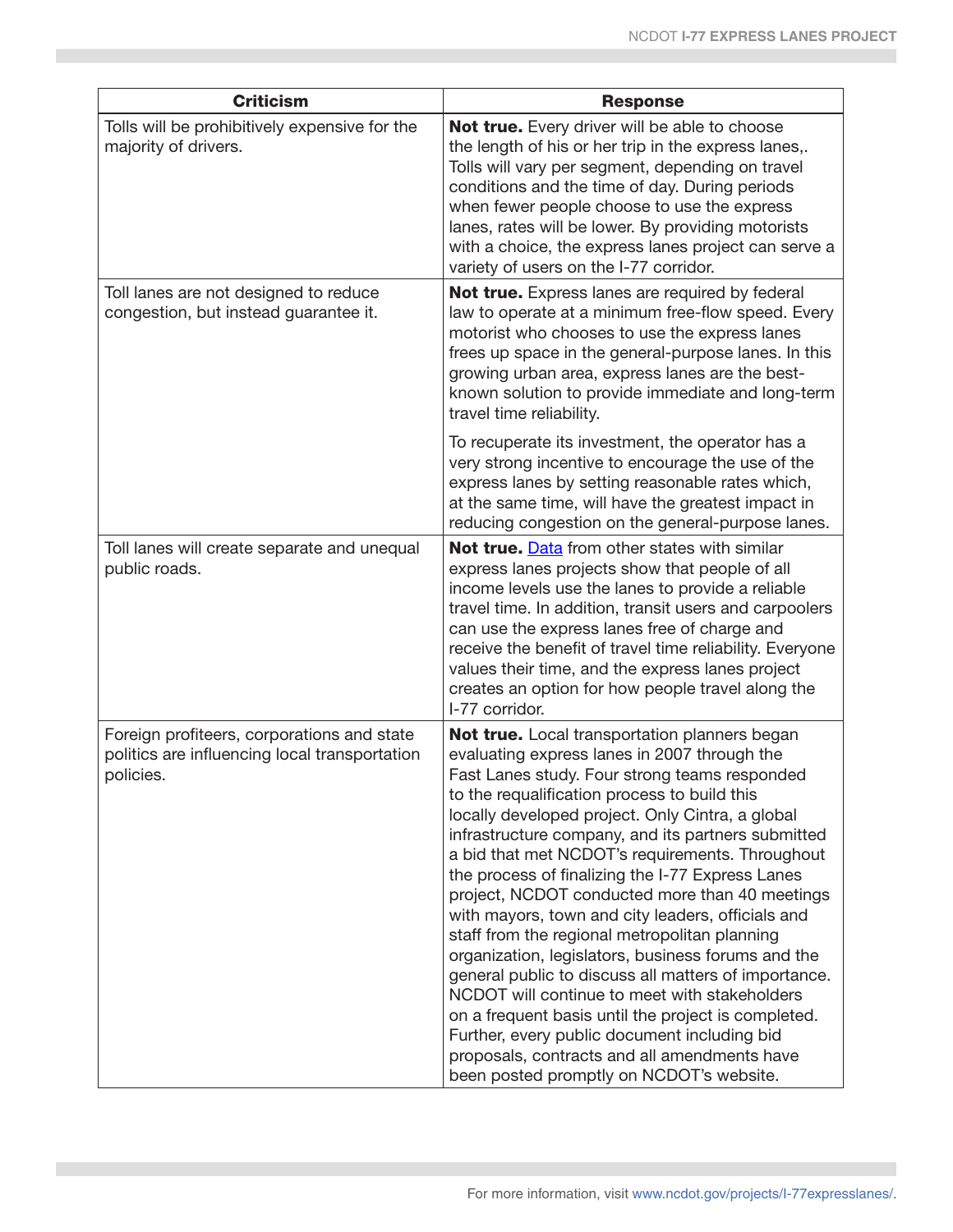| <b>Criticism</b>                                                                                         | <b>Response</b>                                                                                                                                                                                                                                                                                                                                                                                                                                                                                                                                                   |
|----------------------------------------------------------------------------------------------------------|-------------------------------------------------------------------------------------------------------------------------------------------------------------------------------------------------------------------------------------------------------------------------------------------------------------------------------------------------------------------------------------------------------------------------------------------------------------------------------------------------------------------------------------------------------------------|
| Ninety-four percent of citizens and<br>businesses oppose the toll lanes and want<br>free lanes.          | <b>Not true.</b> The last statistically valid poll of<br>motorists in planned future express lanes corridors<br>showed 61 percent of users were in favor of<br>implementing tolls as a means of funding new<br>lane construction rather than increasing the sales<br>tax or gas tax. It is understandable that no one<br>wants to pay tolls, but also, no one likes to sit in<br>traffic. Express lanes provide long-term travel time<br>reliability for those who choose to pay a toll.                                                                          |
| I-77 is singled out for tolls, while NCDOT<br>builds free lanes and roads elsewhere.                     | Not true. North Carolina's first modern toll road<br>is the Triangle Expressway in Raleigh, operational<br>since 2011. The Fast Lanes study in 2007 studied a<br>number of corridors, and additional express lanes<br>projects are scheduled for construction in North<br>Carolina on I-40, I-485 and U.S. 74. This section<br>of I-77 from Charlotte to Mooresville has unique<br>physical and geographical limitations that also<br>make it an ideal candidate for express lanes.                                                                               |
| Toll lanes impede traffic during emergencies.                                                            | Not true. In the event of an emergency, NCDOT<br>can suspend tolling immediately, independent<br>of the timing of a formal emergency declaration.<br>Additionally, the completion of the additional<br>lanes through this project will help tremendously<br>in the case of a formal emergency or evacuation<br>declaration because it doubles the available<br>number of lanes on certain sections of the<br>corridor. Emergency vehicles have unimpeded<br>access to the express lanes at all times.                                                             |
| I-77 needs to be 10 lanes wide from<br>Statesville to Rock Hill, S.C.                                    | <b>Not likely.</b> The issues we face with constantly<br>expanding our roadways are not only related<br>to funding. Specifically, for the I-77 corridor, its<br>limited and invaluable right-of-way and geography,<br>including lakes, present even greater challenges<br>requiring a new solution. The express lanes project<br>provides a long-term sustainable congestion<br>solution for the entire corridor. The stated widening<br>from Statesville to Rock Hill would require extensive<br>environmental reviews and traffic studies not yet<br>conducted. |
| I-77 Mobility Partners will have access to<br>private information collected from express<br>lanes users. | Not true. Any customer information will be<br>collected, stored and kept secure by the North<br>Carolina Turnpike Authority (Under NCDOT), NOT<br>Cintra or I-77 Mobility Partners. Drivers who choose<br>to use the express lanes and choose to set up a<br>NC Quick Pass account will do so using the same<br>application currently used by NC Quick Pass<br>customers. No social security numbers, medical<br>information or birth dates will be collected by the<br>Turnpike Authority, NCDOT, Cintra or I-77 Mobility<br>Partners.                           |